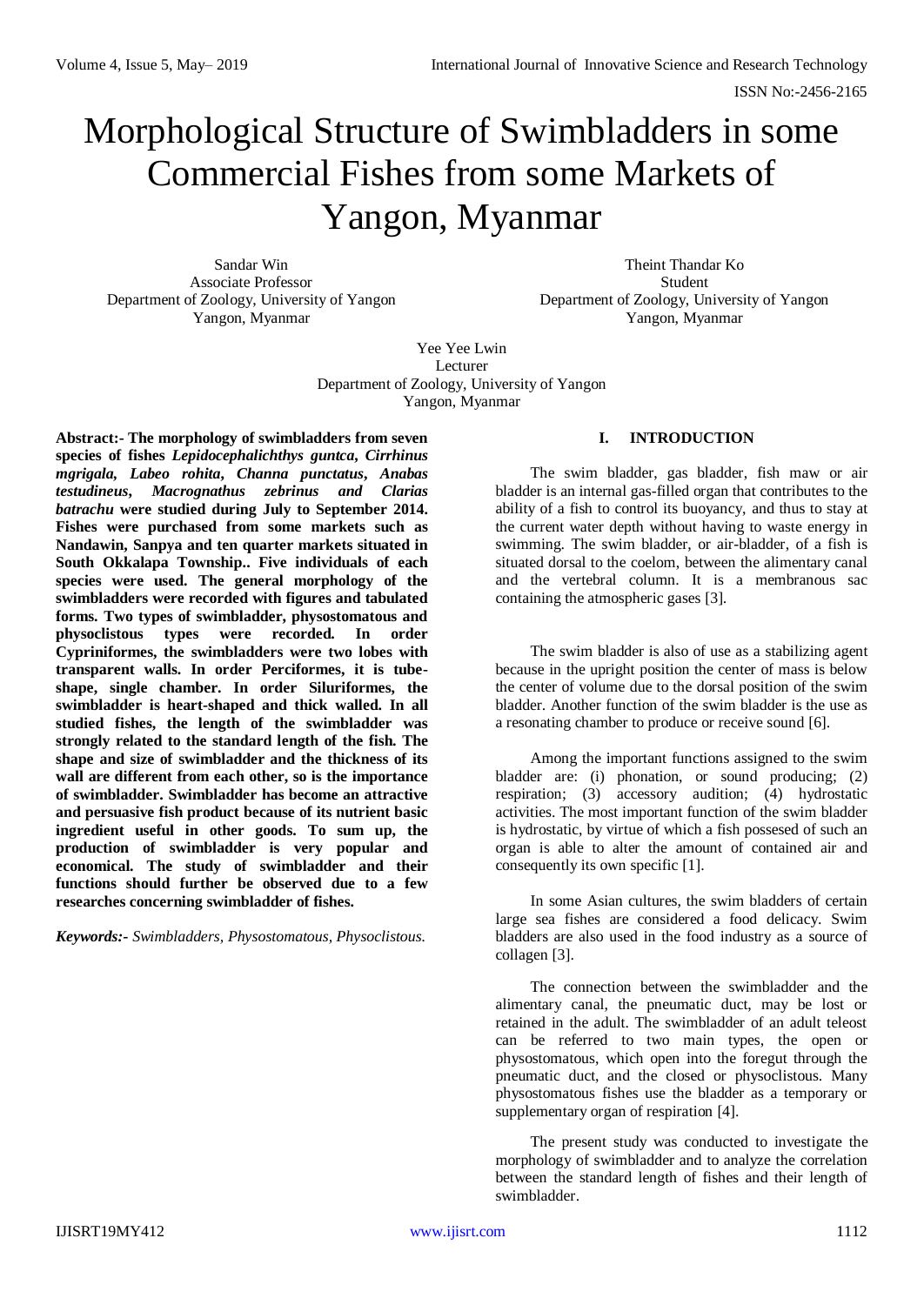ISSN No:-2456-2165

## **II. MATERIALS AND METHODS**

Some markets such as Nandawin, Sanpya and ten quarter markets situated in South Okkalapa Township were chosen as study sites and study period lasted from July to September 2014. Seven species of fishes *Lepidocephalichthys guntca*, *Cirrhinus mgrigala, Labeo rohita*, *Channa punctatus*, *Anabas testudineus*, *Macrognathus zebrinus and Clarias batrachus* were chosen as the studied species. Five individuals of each species were used. Identification of fishes was followed after [8].

Body cavity of the fish was opened by cutting from the anus to the base of head. The digestive tract and its associated glands were removed. The swimbladder was photographed. The standard lengths of the studied fishes were measured by using ruler. The length of swimbladder was also measured by using caliper. The relationship between standard length of fish and standard length of swimbladder were analysed by using Excel Program 2007.

## **III. RESULTS AND DISCUSSION**

#### *A. Morphology of swimbladder*

Morphological structures of swimbladder such as shape, number of chambers, colour and type of the swimbladder were observed (Table I and II).

In *Lepidocephalichthys guntca,* swimbladder is tubeshaped consisting of single chambered. It is creamy white in colour. Pneumatic duct is present and swimbladder is physostomatous type.

In *Cirrhinus mgrigala,* swimbladder is cylindricalshaped consisting of two- chambered. It is white in colour. Pneumatic duct is present and swimbladder is physostomatous type.

In *Labeo rohita,* swimbladder is also cylindricalshaped consisting of two- chambered. It is white in colour. Pneumatic duct is present and swimbladder is physostomatous type.

In *Chnna punctatus,* swimbladder is tube-shaped consisting of single- chambered. It is clear white in colour. Pneumatic duct is absent and swimbladder is physoclistous type.

In *Anabas testudineus,* swimbladder is tube-shaped consisting of two-chambered. It is white in colour. Pneumatic duct is absent and swimbladder is physoclistous type.

In *Macrognathus zebrinus,* swimbladder is tubeshaped consisting of two-chambered. It is clear white in colour. Pneumatic duct is absent and swimbladder is physoclistous type.

In *Clarias batrachus,* swimbladder is heart-shaped consisting of single-chambered. It is milky white in colour. Pneumatic duct is present and swimbladder is physostomatous type.

Three types of fishes were chosen as studied species based on their breathing types such as skin-breathing fishes, water-breathing fishes and air breathing fishes to the observe the morphology of swim bladder. In the present study, two types of swim bladder were recorded; physostoratous swim bladder and physochistus type.

Two types of shape, tube shapes and cylindricalshaped were found. It agrees with the finding of [7] and [2] who studied that the shape of Siluriformes, heart shape, Cypriniformes, having anterior and posterior chambers and in Perciformes, tube shaped swim bladder.

The walls of swim bladder of catfish were found to be thick and firmly attached to the vertebral column [2]. In the present study, swim bladder of *Clarius palricus* was thick and attracted to the vertebral column.

Skin-breathing fishes, such as *Lepidocephalichthys guntca* and *Macrognathus zebrinus* have thin walled swim bladder. Air-breathing fishes such as *Channa punctatus; Anabas testudineus* and *Clarias batrachus* have singlechambered. Water-breathing fish such as *Cirrhinus mgrigala* and *Labeo rohita* have well-developed and two chambered swimbladder. It is assumed that the physostomatous swimbladders release expending air from their swimbladder through a pneumatic duct directly into the gut [5].

| N <sub>0</sub> | Order               | Family          | Scientific Name            | Common Name        |
|----------------|---------------------|-----------------|----------------------------|--------------------|
|                | Cypriniformes       | Cobitidae       | Lepidocephalichthys guntca | Guntea loach       |
| ↑              | Cypriniformes       | Cyprinidae      | Cirrhinus mgrigala         | Mrigal Carp        |
| 3              | Cypriniformes       | Cyprinidae      | Labeo rohita               | Rohu carp          |
| 4              | Perciformes         | Channidae       | Channa punctatus           | Spotted snake head |
| 5              | Perciformes         | Anabantidae     | Anabas testudineus         | Climbing perch     |
| 6              | Perciformes         | Mastacembelidae | Macrognathus zebrinus      | Zebrinus spiny-eel |
|                | <b>Siluriformes</b> | Clariidae       | Clarias batrachus          | Magun              |

Table 1:- List of studied species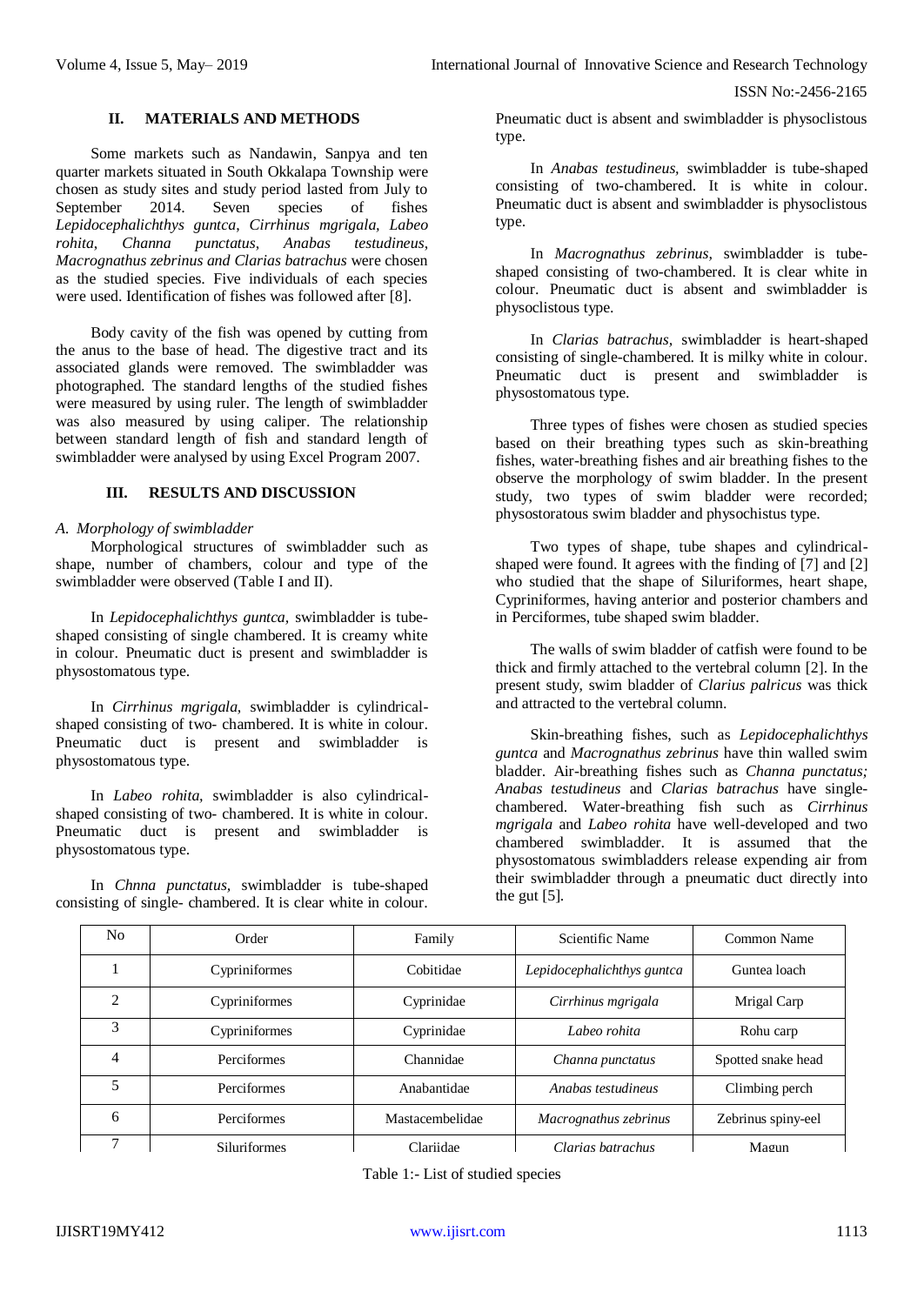| N <sub>0</sub>              | <b>Species</b> | Shape       | No of chamber | Colour       | Type        |
|-----------------------------|----------------|-------------|---------------|--------------|-------------|
|                             | L. guntca      | tube        | single        | creamy white |             |
| $\mathcal{D}_{\mathcal{L}}$ | C. grigala     | cylindrical | two           | white        |             |
| 3                           | L. rohita      | cylindrical | two           | white        |             |
| $\overline{4}$              | C. punctatus   | tube        | single        | clear white  | $_{\rm II}$ |
| 5                           | A. testudineus | tube        | two           | white        | $_{\rm II}$ |
| 6                           | M. zebrinus    | tube        | two           | clear white  | $_{\rm II}$ |
| 7                           | C. batrachus   | heart       | single        | milky-white  |             |

Type I= Physostomatous, Type II= Physoclistous

Table 2:- Different morphological features of swimbladders among studied species

*B. Relationship between standard length of fish and length of swimbladder*

The correlation and coefficient between standard length and swimbladder length were found 0.976 for *Lepidocephalichthys guntca*, 0.743 for *Cirrhinusm grigala*,

0.854 for *Labeo rohita*, 0.980 for *Channa punctatus*, 0.960 for *Anabas testudineus*, 0.979 for *Macrognathus zebrinus* and 0.937 for *Clarias batrachus* ( Fig. 1 and 2).

In all studied fishes, the length of the swimbladder was strongly related to the standard length of the fish (Table III).

| No | Species        | Mean of Standard<br>Length<br>$\pm$ (m=5) | Mean of Swimbladder<br>Length $(cm)(n=5)$ | Correlation<br>coefficient |
|----|----------------|-------------------------------------------|-------------------------------------------|----------------------------|
| 1  | L. guntca      | $12.8 \pm 2.56$                           | $2.6 \pm 0.24$                            | 0.976                      |
| 2  | C. grigala     | $39\pm2$                                  | $12.96 \pm 1.01$                          | 0.743                      |
| 3  | L. rohita      | $36\pm2.83$                               | $10.76 \pm 0.82$                          | 0.854                      |
| 4  | C. punctatus   | $33\pm2$                                  | 19±1.41                                   | 0.980                      |
| 5  | A. testudineus | $19.6 \pm 1.36$                           | $7.04 \pm 0.16$                           | 0.960                      |
| 6  | M. zebrinus    | $22.8 \pm 1.72$                           | $6.18 \pm 0.26$                           | 0.979                      |
| 7  | C. batrachus   | $29.4 \pm 2.72$                           | $2.38 \pm 0.12$                           | 0.937                      |

Table 3:- The relationship between standard length of fish and length of swimbladder



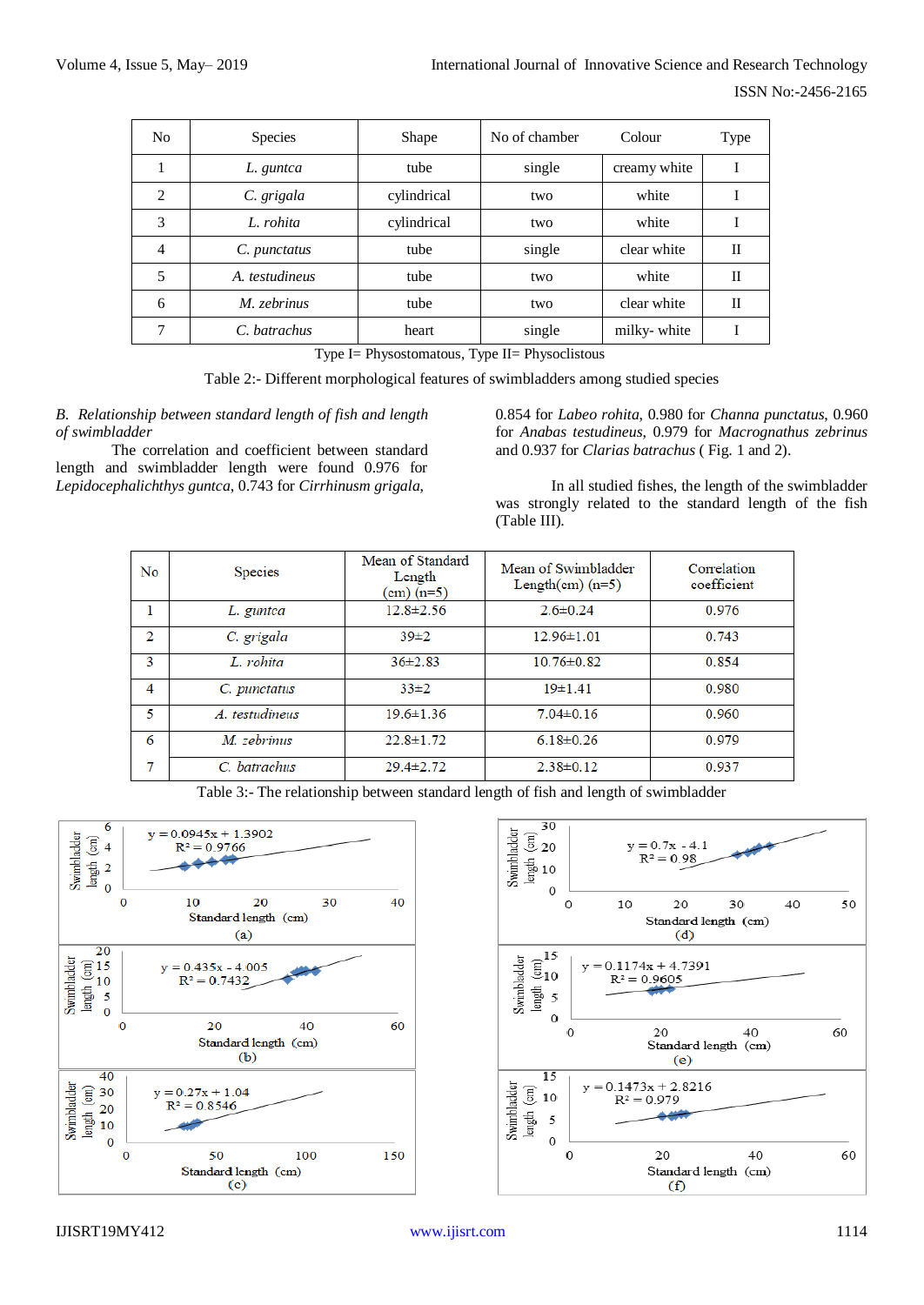ISSN No:-2456-2165



Fig.1:- Relationship between standard length and swimbladder length of (a) *Lepidocephalichthys guntca*, (b) *Cirrhinus mgrigala* and (c) *Labeo rohit*a, (d) *Channa punctatus*, (e) *Anabas testudineus*, (f) *Macrognathus zebrinus* and (g) *Clarias batrachus*.

## **IV. CONCLUSION**

The morphology of swimbladders were studied during July to September 2014. Two types of swimbladder, physostomatous and physoclistous types were recorded. In order Cypriniformes, the swimbladders were two lobes with transparent walls. In order Perciformes, it is tubeshape, single chamber. In order Siluriformes, the swimbladder is heart-shaped and thick walled. The study of swimbladder and their functions should further be observed due to a few researches concerning swimbladder of fishes. In all studied fishes, the length of the swimbladder was strongly related to the standard length of the fish.. Swimbladder has become an attractive and persuasive fish product because of its nutrient basic ingredient useful in other goods. To sum up, the production of swimbladder is very popular and economical.

## **ACKNOWLEDGEMENTS**

We would like to express our deep appreciation to Professor Dr. Thidar Lay Thwe, Head of the Department of Zoology, University of Yangon for her keen interest and encouragement. We are also extended my gratitude to Professor Dr. Aye Mi San, Professor, Department of Zoology, University of Yangon for her encouragement.

#### **REFERENCES**

- [1]. C.eHow. David. What Are the Function of the swimbladder? (internet) (Cited 2013 Dec) Available from; [www.ehow.com/Hobbies,Games](http://www.ehow.com/Hobbies,Games) and Toys, 1999.
- [2]. Ei Khaing Phyo. Comparative Morphology of the Swimbladders in Some Fish Species. *M.Res*. Department of Zoology, Mague University, 2014.
- [3]. Encyclopedia. *Definition of the Swimbladder*. (internet) (Cited 2014 Jan) Available from; [www.britanniea.com/ EBchecked/ topic/ 57704/,](http://www.britanniea.com/%20EBchecked/%20topic/%2057704/) 2013.
- [4]. S. Gwens. Introduction to the swimbladder. (internet) (Cited 2014 Jan) Available from; [www.bio.devidson.deu/course/anphys/2000/martin,](http://www.bio.devidson.deu/course/anphys/2000/martin) 2010.
- [5]. St. John. Is your fish "bent" and will it survive? SPC Live Reef Fish Information Bulletin (internet) (Cited 2013 Dec) Available from; [www.spc.int/.../Doc/.../LRF11-31-St.John](http://www.spc.int/.../Doc/.../LRF11-31-St.John) pdf, 2003.
- [6]. K.V. Kardong. *Vertebrates: Comparative Anatomy, Function, Evolution,* 2nd edition, by WCB/McGraw-Hill, p.12, 1998.
- [7]. Shwe Sin. Histological study on the gas bladder of some bony fishes. *M.Sc Thesis.* University of Yangon (Rangoon), 1982 .
- [8]. P.K. Talwer and A.G. Jhingram. *Inland fishes of India and Adjacent Countries*. Vol. I and Vol. II. Oxford and IBH Publishing Co. PVT. Ltd. New Delhi, Bombay Calcutta. 1158pp, 1991.



Fig 2:- Swimbladder of *Cirrhinus mgrigala*



Fig 3:- Swimbladder of *Labeo rohita* in situ



Fig 4:- Swimbladder of *Channa punctatus* in situ